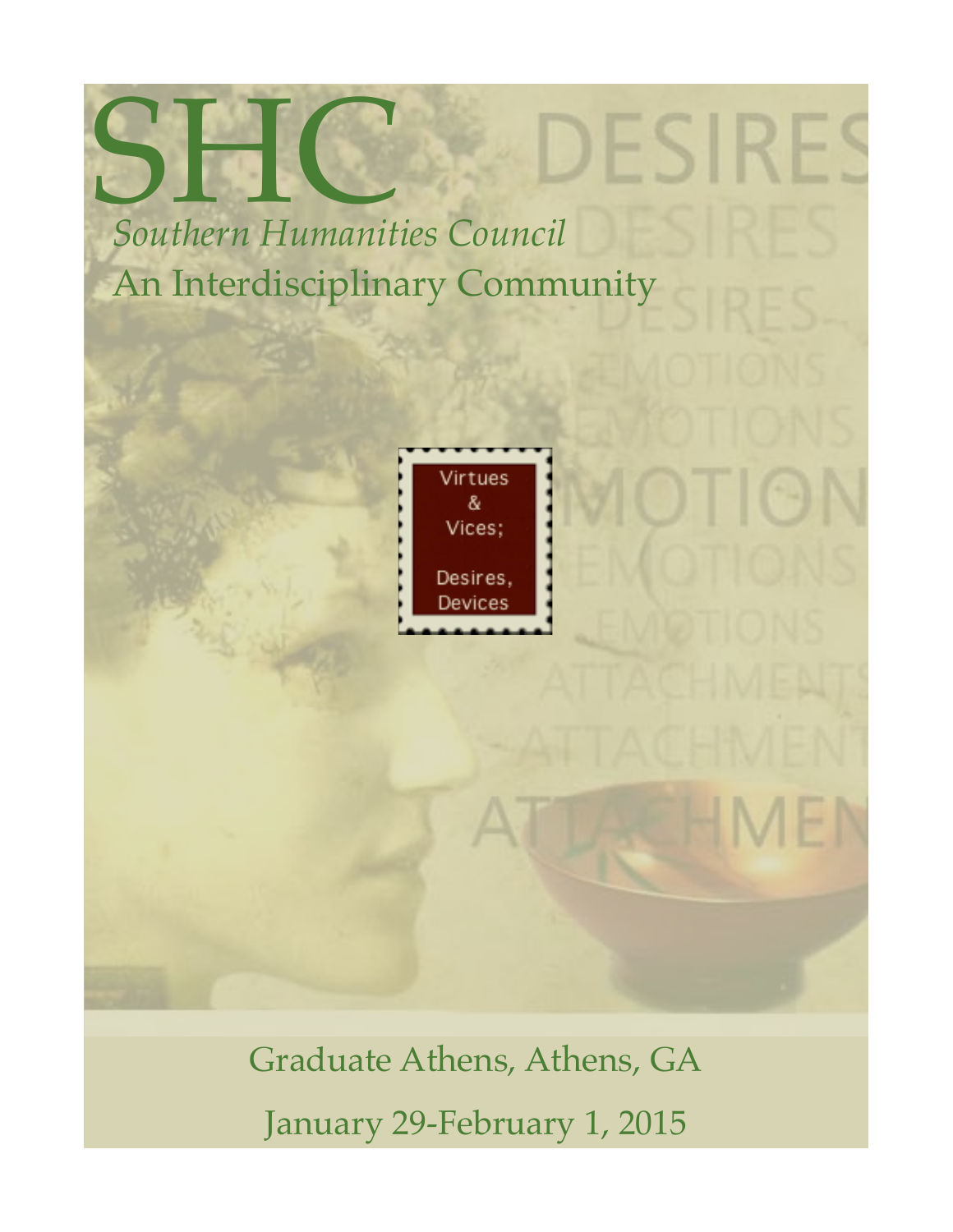## The Southern Humanities Council Executive Board

Mark Ledbetter, The College of Saint Rose, Executive Director John Phillips, University of Tennessee, Chattanooga, Financial Officer Dan Latimer, Auburn University Susan Cumings, The University at Albany, SUNY Keith Hamon, South University Nathan Long, The Richard Stockton College of New Jersey Sharon Raynor, Wake Forest University Gregory Gross, The College of Saint Rose Patricia Waters, Troy University M. Cooper Harriss, Indiana University Bloomington Danielle Wyckoff, Kendall College of Art & Design Daniel Thero, Rensselaer Polytechnic Institute Steven M. Specht, Utica College Karen Tolchin, Florida Gulf Coast University Brett Bebber, Old Dominion University Theresa Flanigan, The College of Saint Rose



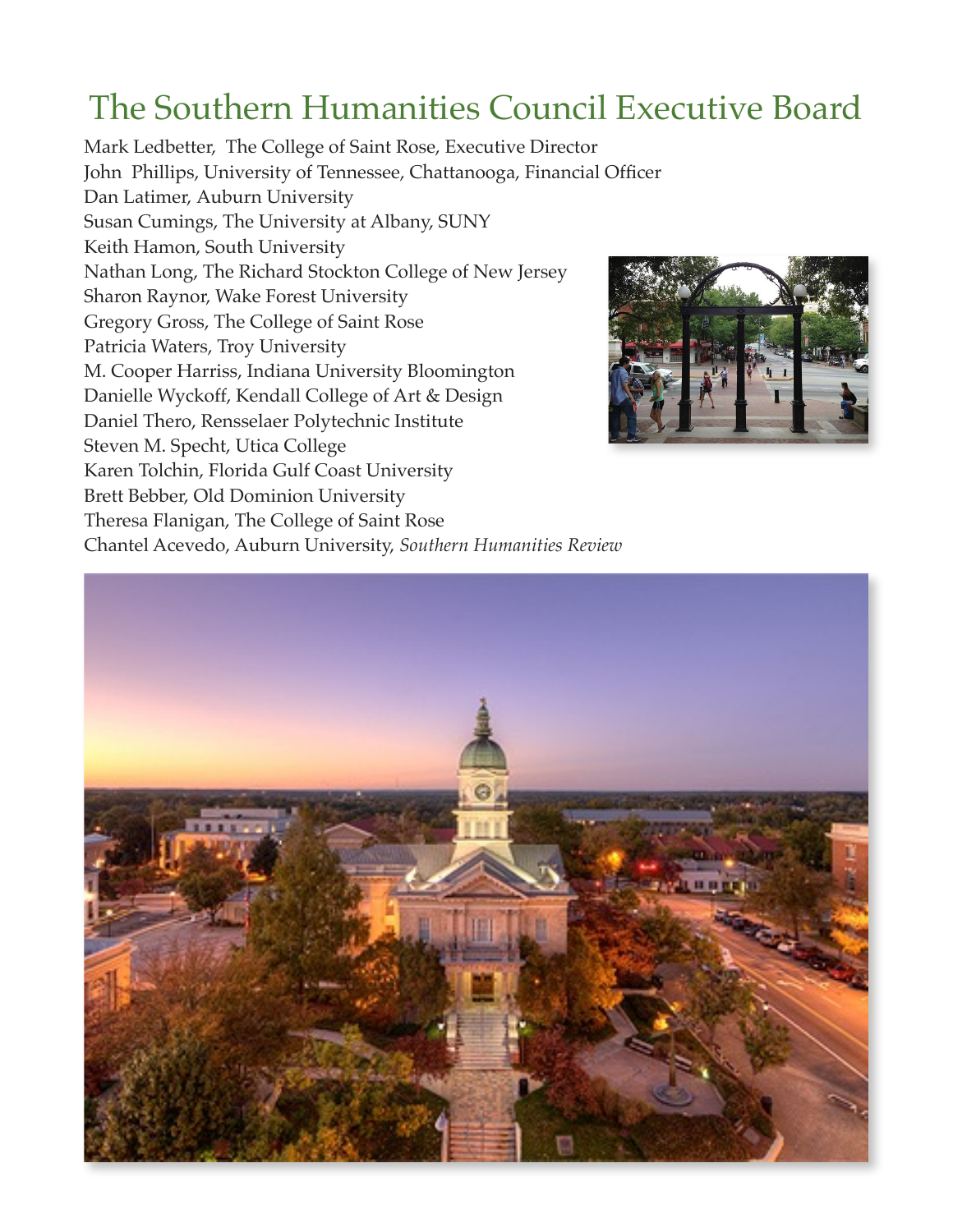## SHC Schedule

## Jan 29 - Feb 01, 2015, Graduate Athens, Athens, GA

| Wednesday, Jan 28               | <b>Time</b>      | Location         |
|---------------------------------|------------------|------------------|
| <b>Early Arrivals Reception</b> | $6:00 - 7:30$ pm | Athena Suite 305 |
|                                 |                  |                  |

| Thursday, Jan 29     | <b>Time</b>      | Location    |
|----------------------|------------------|-------------|
| Conference Reception | $6:00 - 8:00$ pm | Galleria II |

| Friday, Jan 30                                                                                                                                                                                                                                                                                                                                                                                                                                                                | <b>Time</b>    | Location    |
|-------------------------------------------------------------------------------------------------------------------------------------------------------------------------------------------------------------------------------------------------------------------------------------------------------------------------------------------------------------------------------------------------------------------------------------------------------------------------------|----------------|-------------|
| Registration                                                                                                                                                                                                                                                                                                                                                                                                                                                                  | 9:00 - until   |             |
| <b>Executive Board Meeting</b>                                                                                                                                                                                                                                                                                                                                                                                                                                                | 8:00 - 8:50 am | Galleria I  |
| <b>Session I</b>                                                                                                                                                                                                                                                                                                                                                                                                                                                              |                |             |
| $9:00 - 10:30$                                                                                                                                                                                                                                                                                                                                                                                                                                                                |                |             |
| • Mary Ann Janda, Utica College, "Three American Tricksters: House, Huck, and<br>Heisenberg"<br>• L. Patrick Burrows, Harvard University, "The Queer Embrace of Vice"<br>• Riven Barton, Independent Scholar, "Intimacy and Technology"<br>• Brian Jacob Klarman, Emory University, "Technologies of Writing"                                                                                                                                                                 |                | Galleria I  |
| • Gloria Panzera, Independence High School, Charlotte, NC, "Mangia! Mangia! Finding<br>Virtue at the Italian Table"<br>• Mallory Simon, Independent Scholar, "The Evil of Speciesism: Fighting Vices and<br>Creating Virtues"<br>• Lilia Sokolova, Savannah College of Art and Design, "Religious Virtue in Abstract<br>Painting"<br>• Mark Henderson, Tuskegee University, "Hyde-ing the Rapist: Audience Complicity in<br>the 1941 Film Version of Dr. Jekyll and Mr. Hyde" |                | Galleria II |
| <b>Morning Coffee/Tea Break</b>                                                                                                                                                                                                                                                                                                                                                                                                                                               |                |             |
| 10:30 - 11:00, Galleria I                                                                                                                                                                                                                                                                                                                                                                                                                                                     |                |             |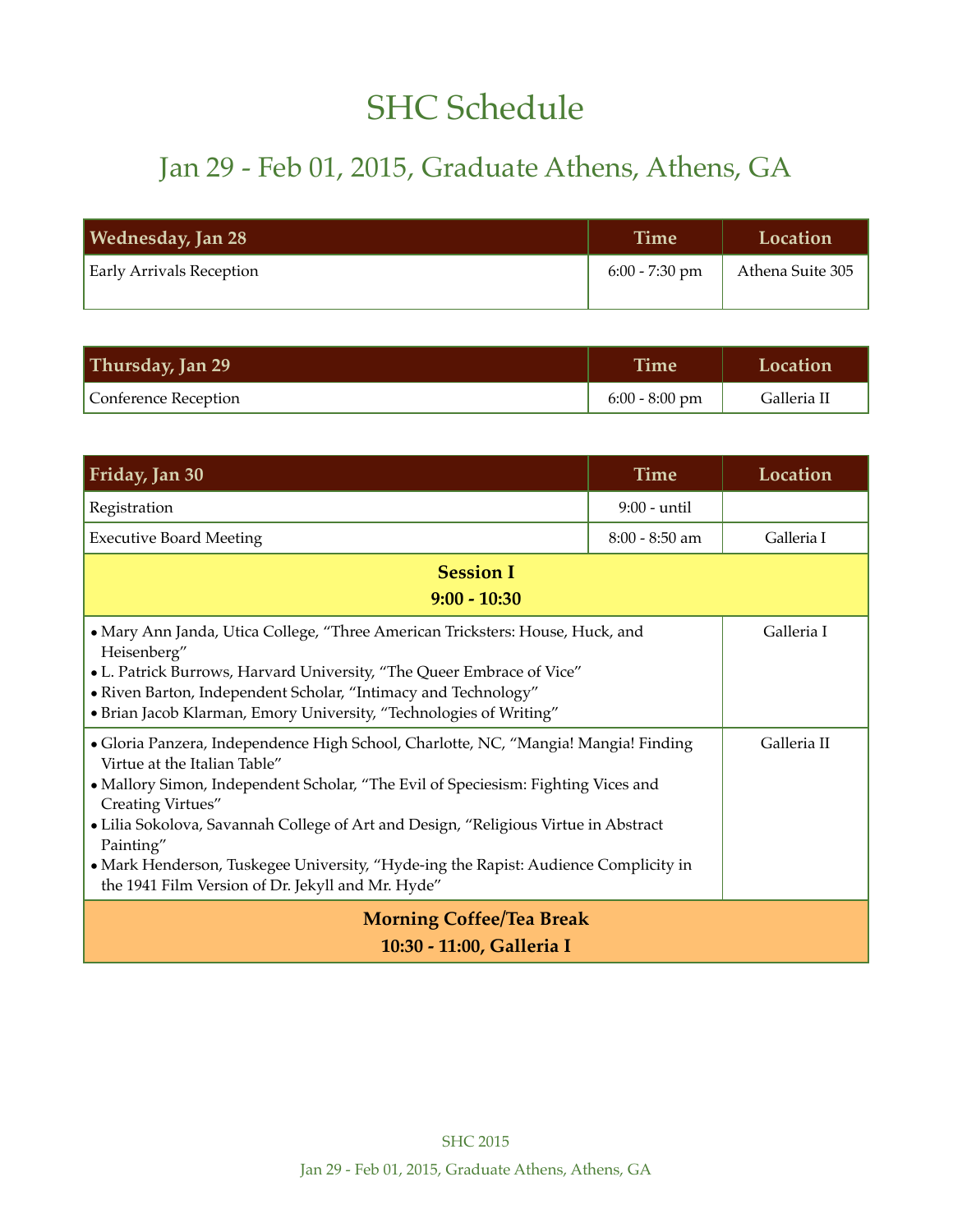| Friday, Jan 30                                                                                                                                                                                                                                                                                                                                                                                                                                                                                                                                                                                 | Location    |  |
|------------------------------------------------------------------------------------------------------------------------------------------------------------------------------------------------------------------------------------------------------------------------------------------------------------------------------------------------------------------------------------------------------------------------------------------------------------------------------------------------------------------------------------------------------------------------------------------------|-------------|--|
| <b>Session II</b>                                                                                                                                                                                                                                                                                                                                                                                                                                                                                                                                                                              |             |  |
| 11:00 - 12:30                                                                                                                                                                                                                                                                                                                                                                                                                                                                                                                                                                                  |             |  |
| • Richard Brody, The College of Saint Rose, "The Myth of the Student Athlete"<br>• Courtney D. Watson, Jefferson College, "Bottoms Up: Literary Libations and Other<br>Culinary Adventures in Southern Tourism"<br>• Andrea Van Nort, US Air Force Academy, "Unsightly Appetites: Acknowledging Virtue<br>and Ambition in Shakespeare's First Tetralogy"<br>• Mariam Wassif, Cornell University, "Dandy Devices: Dress, Gender, and Theatricality in<br>Bryon's Sardanapalus"                                                                                                                  | Galleria I  |  |
| • Marta Holliday, Alabama State University, "'Make Me Feel Good: Halle Berry as the Tragic<br>Mulatta Spitfire at the Turn of the 21st Century"<br>• Deborah Reyome, The College of Saint Rose, "Vipassana! To See Things As They Really<br>Are"<br>• Keith Hamon, South University, "Serres, Deleuze, and the Desires of Prepositions"<br>• Eileen Totter, Athens Technical College, "Austen, Wollstonecraft, and Zombies: Female<br>Autonomy in Jane Austen's Popular Canon"                                                                                                                 | Galleria II |  |
| <b>Session III</b>                                                                                                                                                                                                                                                                                                                                                                                                                                                                                                                                                                             |             |  |
| $12:45 - 1:30$                                                                                                                                                                                                                                                                                                                                                                                                                                                                                                                                                                                 | Galleria I  |  |
| Nathan Long, The Richard Stockton College, "Fiction Readings"                                                                                                                                                                                                                                                                                                                                                                                                                                                                                                                                  |             |  |
| <b>Session IV</b><br>$2:15 - 3:45$                                                                                                                                                                                                                                                                                                                                                                                                                                                                                                                                                             |             |  |
| • Theresa Flanigan, The College of Saint Rose, "'Silence is a Woman's Glory': Tracing the<br>History of Silence as 'Good Girl' Behavior"<br>• Steven Specht, Utica College, "The Salience of Psychosexuality in the Creative Works of<br>Egon Scheile and Joseph Cornell"<br>• Lucy Bowditch, The College of Saint Rose, "Courbet's Morality Tale in Two Paintings: The<br>Young Ladies of the Village Giving Alms to a Cowherdess (1851) versus The Young Ladies of the<br>Banks of Seine (1856-1877)"<br>• Matthew Smith, University of Alabama, "The Paradigm of Temptation in John Milton" | Galleria I  |  |
| "Liminal Desires: Transgressive Border Crossings"<br>· Trisha Farco, SUNY-Binghamton<br>· Melanie Greaver Cordova, SUNY-Binghamton<br>• Jarret K. Rose, SUNY-Binghamton                                                                                                                                                                                                                                                                                                                                                                                                                        |             |  |
| <b>Afternoon Coffee/Tea Break</b><br>3:45 - 4:15, Galleria I                                                                                                                                                                                                                                                                                                                                                                                                                                                                                                                                   |             |  |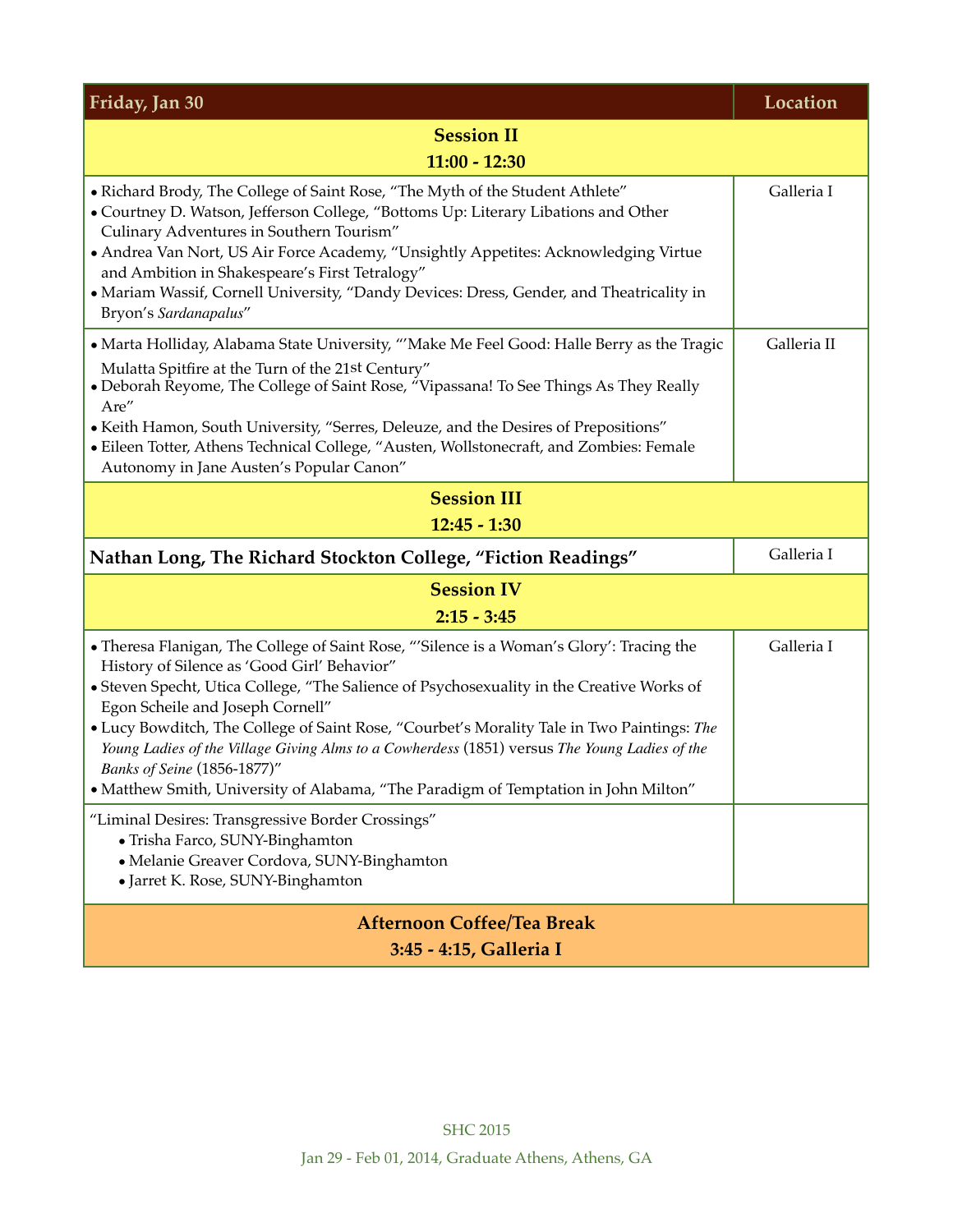| Friday, Jan 30                                                                                                                                                                                                                                                                                                                                                                                                                                                                                                                                                                                                                    | Location    |  |
|-----------------------------------------------------------------------------------------------------------------------------------------------------------------------------------------------------------------------------------------------------------------------------------------------------------------------------------------------------------------------------------------------------------------------------------------------------------------------------------------------------------------------------------------------------------------------------------------------------------------------------------|-------------|--|
| <b>Session V</b><br>$4:15 - 5:45$                                                                                                                                                                                                                                                                                                                                                                                                                                                                                                                                                                                                 |             |  |
| • Leslie Boldt, Brock University, "Stamps, Moticos, Suicide: The Miniature Collages of<br>Karen Green vs. Ray Johnson's Postal Performances"<br>• Sondra Washington, University of Alabama Birmingham, "'Cellar Crazy': The Basement<br>that is Black Society in Ann Petry's The Street"<br>• Catherine Swender, Spring Hill College, "Virtuous Mothers, Desiring Daughters, and the<br>Horrible Devices of Political Legitimacy in Sophia Lee's The Recess"<br>· Justin Holiday, Clemson University, "Too Queer for Their Own Good: The Enclosure of<br>Masculine Identity in Alice Walker's The Third Life of Grange Copeland." | Galleria I  |  |
| The Buhito Press Reading<br>• Moderator: Tom Williams<br>• Reading:<br>• Bob Kunzinger, writer<br>• Rupert Fike, writer<br>• Jane Varley, writer                                                                                                                                                                                                                                                                                                                                                                                                                                                                                  | Galleria II |  |
| <b>Wine Reception and Plenary</b><br>$6:30 - 8:00$                                                                                                                                                                                                                                                                                                                                                                                                                                                                                                                                                                                |             |  |
| <b>Open Mic</b><br>• Steven Specht<br>• Ted Price<br>• Nathan Long<br>• Mary Ann Janda<br>• Karen Tolchin<br>• Justin Holliday<br>• Brittany Krantz                                                                                                                                                                                                                                                                                                                                                                                                                                                                               | Galleria II |  |
| Hospitality<br>8:30 - until                                                                                                                                                                                                                                                                                                                                                                                                                                                                                                                                                                                                       |             |  |
| <b>Athena Suite 305</b>                                                                                                                                                                                                                                                                                                                                                                                                                                                                                                                                                                                                           |             |  |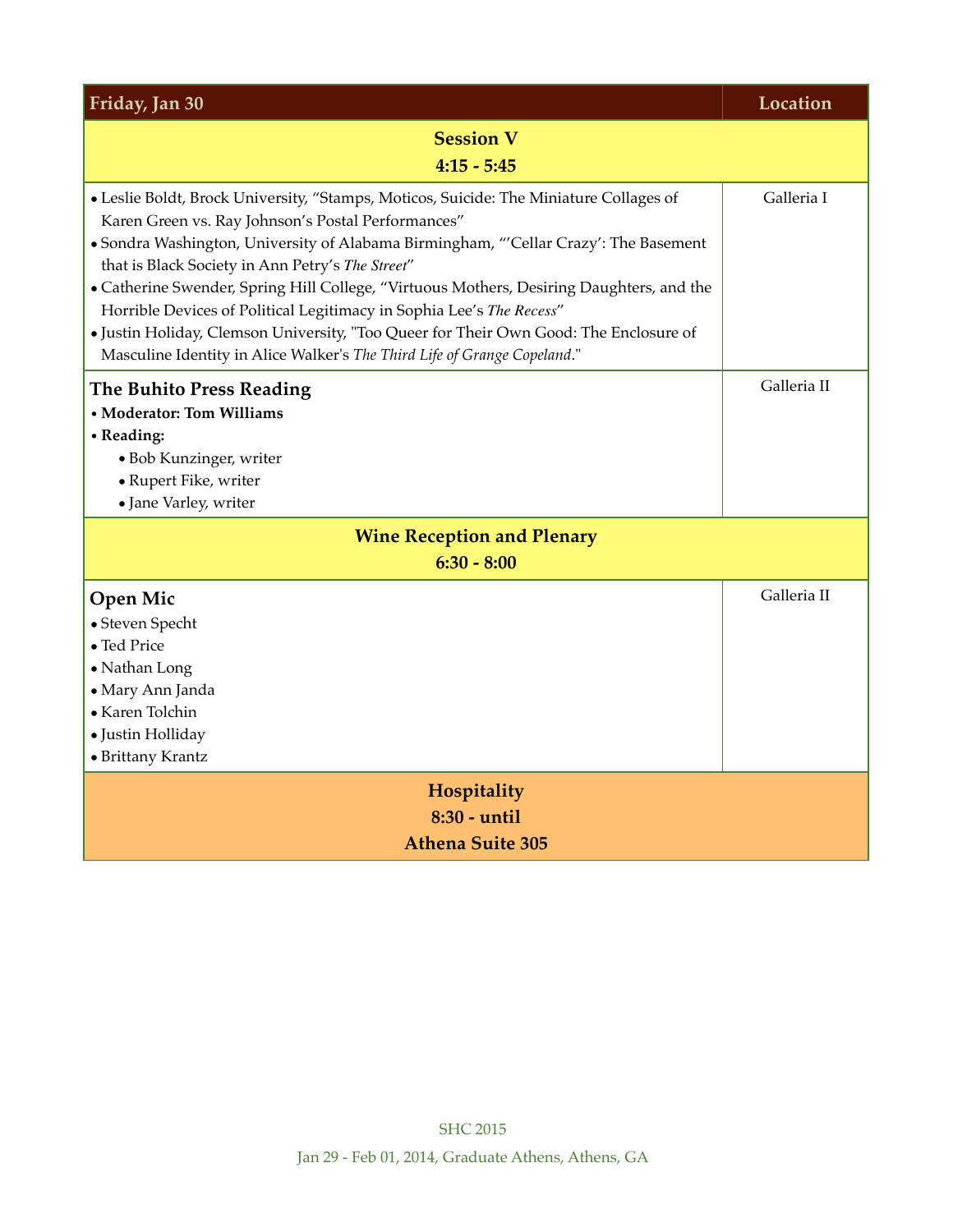| Saturday, Jan 31                                                                                                                                                                                                                                                                                                                                                                                                                                                                                                                                                                                                                                                                                                                  | <b>Time</b>  | Location    |
|-----------------------------------------------------------------------------------------------------------------------------------------------------------------------------------------------------------------------------------------------------------------------------------------------------------------------------------------------------------------------------------------------------------------------------------------------------------------------------------------------------------------------------------------------------------------------------------------------------------------------------------------------------------------------------------------------------------------------------------|--------------|-------------|
| Registration                                                                                                                                                                                                                                                                                                                                                                                                                                                                                                                                                                                                                                                                                                                      | 9:00 - Until |             |
| <b>Session I</b><br>$9:00 - 10:30$                                                                                                                                                                                                                                                                                                                                                                                                                                                                                                                                                                                                                                                                                                |              |             |
| <b>Poetry Panel</b><br>$\bullet$ Poets:<br>• Patricia Waters, Alabama Literary Review, Troy University<br>· Stephen Corey, The Georgia Review<br>• Alice Friman, Georgia College & State University                                                                                                                                                                                                                                                                                                                                                                                                                                                                                                                               |              | Galleria I  |
| • Jill Goad, Shorter University, "Recovering History in 'A walk Down Mammary Lane'"<br>Li'l Bit's Reflections of Corporeal Fragmentation in Paula Vogel's How I Learned to Drive"<br>• Sharon Suchma, City University of New York, "A Southern Grotesque of Words and<br>Images: The Caldwells, The Bunglers and The Lesters"<br>• Gregory Gross, The College of Saint Rose, "Transoceanic Adoptive Tides-a brief epic<br>poem and other oxymoronics- Or Homer Don't Surf? Or Bananas, Twinkies, and<br>Hardboiled Eggs (Yellow on the outside/white on the inside and vice versa)<br>• Isabel Campos, The Graduate Center of The City University of New York, "Will<br>Alexander: Countermanding of the Vices of a Dying Planet" |              | Galleria II |
| <b>Morning Coffee/Tea Break</b><br>10:30 -11:00, Galleria I                                                                                                                                                                                                                                                                                                                                                                                                                                                                                                                                                                                                                                                                       |              |             |
| <b>Session II</b><br>$11:00 - 12:45$                                                                                                                                                                                                                                                                                                                                                                                                                                                                                                                                                                                                                                                                                              |              |             |
| • Jane Blanchard, Independent Scholar/Writer, "Confining and Refining Chaos: How a<br>Sonnet Happens"<br>• Linnéa Franits, Utica College, "Virtue and Vice; Disability as Device"<br>· Jessica Appleby, University of Colorado, "Civil War and the Distortion of Virtue and Vice<br>in d'Aubigne's Tragiques"<br>• Brittany N. Krantz, Stephen F. Austin State University, "One for the Money"<br>• Susan G. Cumings, The University at Albany, SUNY, "Can't a Crip Girl Get It On?"                                                                                                                                                                                                                                              |              | Galleria I  |
| • Russell E. Fail, Kaplan University, "Thankfulness as Duty: A Path to Happiness and<br>Fulfillment"<br>• Ted Price, Independent Scholar, "The Truth About Alfred Hitchcock and His Daughter<br>Pat: 'He Had His Hands Around Her Throat But He Was Strangling Me."<br>• Dan Mills, Clayton State University, "The Origins of (English) Machiavellianism: The<br>Banality of Evil and Christopher Marlowe's Jew of Malta After Hannah Arendt"<br>• Brett Bebber, Old Dominion University, "How Human Rights Travel: American and<br>British Exchanges on Human Rights Legislation in the 1960s"                                                                                                                                   |              | Galleria II |
| <b>Session III</b>                                                                                                                                                                                                                                                                                                                                                                                                                                                                                                                                                                                                                                                                                                                |              |             |
| $12:45 - 1:30$                                                                                                                                                                                                                                                                                                                                                                                                                                                                                                                                                                                                                                                                                                                    |              |             |
| Karen Tolchin, Florida Gulf Coast University, "Memoir"                                                                                                                                                                                                                                                                                                                                                                                                                                                                                                                                                                                                                                                                            |              | Galleria II |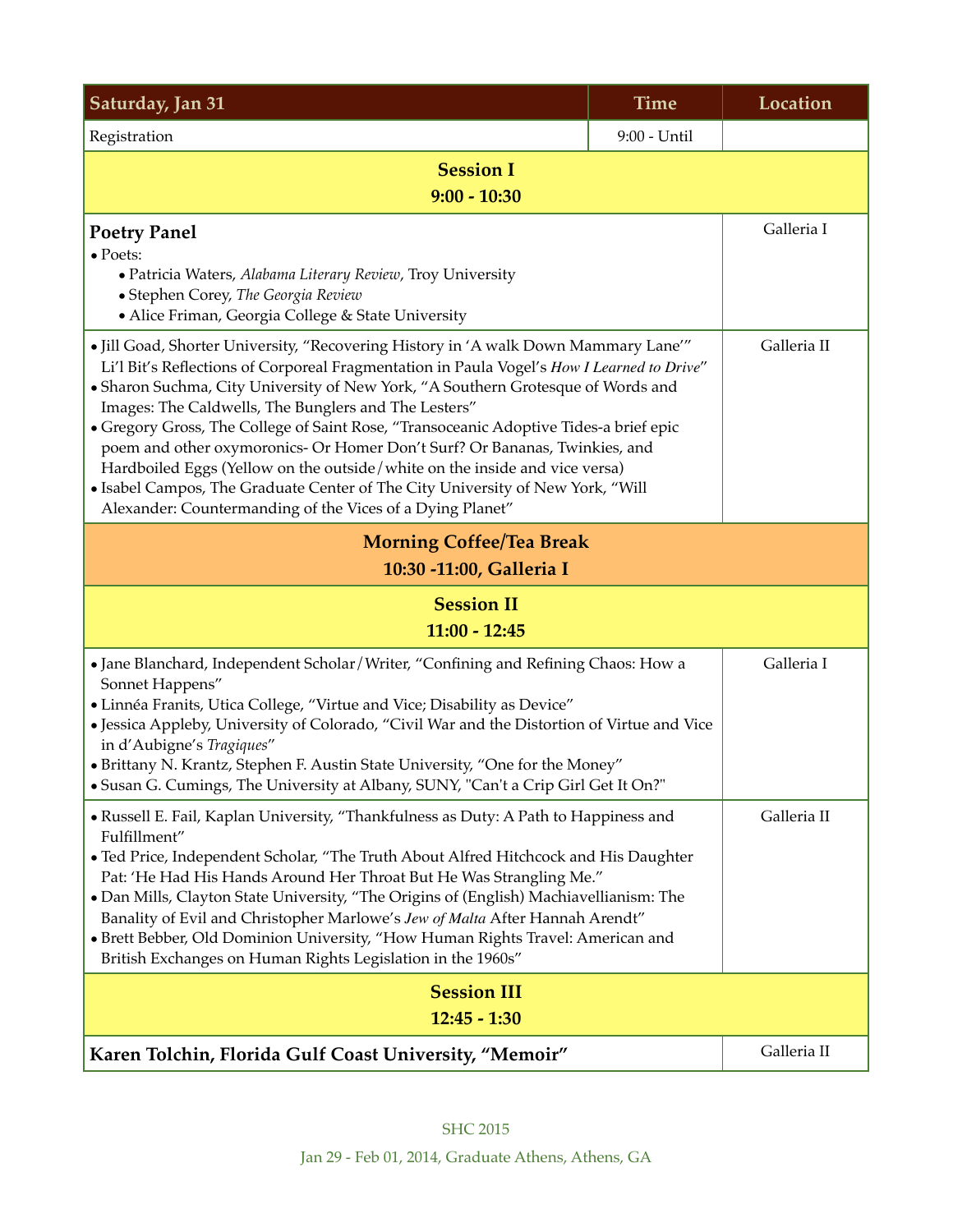| Saturday, Jan 31                                                                                                                                                                                                                                                                                                                                                                                                                                                          | Location    |  |
|---------------------------------------------------------------------------------------------------------------------------------------------------------------------------------------------------------------------------------------------------------------------------------------------------------------------------------------------------------------------------------------------------------------------------------------------------------------------------|-------------|--|
| <b>Session IV</b><br>$2:15 - 3:45$                                                                                                                                                                                                                                                                                                                                                                                                                                        |             |  |
| • Guy Beckwith, Auburn University, "Deus ex Machina: Religion and Moral Education in<br>Skinner's Walden Two"                                                                                                                                                                                                                                                                                                                                                             | Galleria I  |  |
| • Jon Dietrick, Babson University, "Money and the Real in Georg Kaiser's From Morning to<br>Midnight"                                                                                                                                                                                                                                                                                                                                                                     |             |  |
| • Risa Faussette, The College of Saint Rose, "Manufacturing 'Race' During the Industrial<br>Era: The Politics of Vice and Urban Policing"<br>• Luigi A. Juarez, Brandeis University, "Primitive Animality Under the Cover of Nightfall<br>in Djuna Barnes's Nightwood"                                                                                                                                                                                                    |             |  |
| • Catherine Cabeen, Marymount Manhattan College, "Ready, Aim" Dance Performance<br>• Robert Shane, The College of Saint Rose, "The Vice of Gravity"<br>• Sarah Naciuk, Clemson University, "Gender Embattlement and Sexual Oppression in The<br>Third Life of Grange Copeland"<br>• Kara Jefts, The School of the Art Institute of Chicago, "The Dance of Death: Mavo, Moga,<br>and the Politicized Female Body in Modern Japan"                                          | Galleria II |  |
| <b>Afternoon Coffee/Tea Break</b><br>3:45 - 4:15, Galleria I                                                                                                                                                                                                                                                                                                                                                                                                              |             |  |
| <b>Session V</b><br>$4:15 - 5:45$                                                                                                                                                                                                                                                                                                                                                                                                                                         |             |  |
| • Sue Henshon, Florida Gulf Coast University, "Virtue or Vice?: The Reader as Gatekeeper"<br>• Jennifer Harrison and Michele Hinton-Riley, Kaplan University, "The Princess Versus the<br>Transformer: The 'Pinkification' of Play"<br>• Paige Erickson, Kaplan University, "The Virtues and Vices of Travelers and Tourists"<br>• Sandra Leonard, Indiana University of Pennsylvania and Kutztown University, "Vice or<br>Device: The Aesthetics of Literary Plagiarism" | Galleria I  |  |
| • Jonathan Barefield, University of Georgia, "Christian Anarchism and the Pursuit of<br><b>Political Practice"</b>                                                                                                                                                                                                                                                                                                                                                        | Galleria II |  |
| · Opeyemi Aisha Oni, University of Wollongong, Dubai, "African Diaspora and National<br>Development Strategies: Reflections from the Nigerians in the Diaspora Organization"<br>· Esther Murillo-Miklic, The College of Saint Rose, "Libro de Buen Amor (Book of Good Love):<br>Virtue to Vice, but one step"                                                                                                                                                             |             |  |
| • Olatunboun Ishaq Tijani, American University of Sharjah, "Women's Rights in the<br>Arabian Gulf: Literary Reflections and Success Stories"                                                                                                                                                                                                                                                                                                                              |             |  |
| The Forrest Shearon and Percy Miller Memorial Event<br><b>Wine Reception and Plenary</b><br>$6:30 - 8:00$ pm                                                                                                                                                                                                                                                                                                                                                              |             |  |
| Speaker: Sarah Gordon, Professor Emerita of English, Georgia College &<br><b>State University, "Rants, Reason, and Revelation"</b>                                                                                                                                                                                                                                                                                                                                        | Galleria II |  |
| Hospitality<br>8:30 - until, Athena Suite 305                                                                                                                                                                                                                                                                                                                                                                                                                             |             |  |

SHC 2015

Jan 29 - Feb 01, 2014, Graduate Athens, Athens, GA